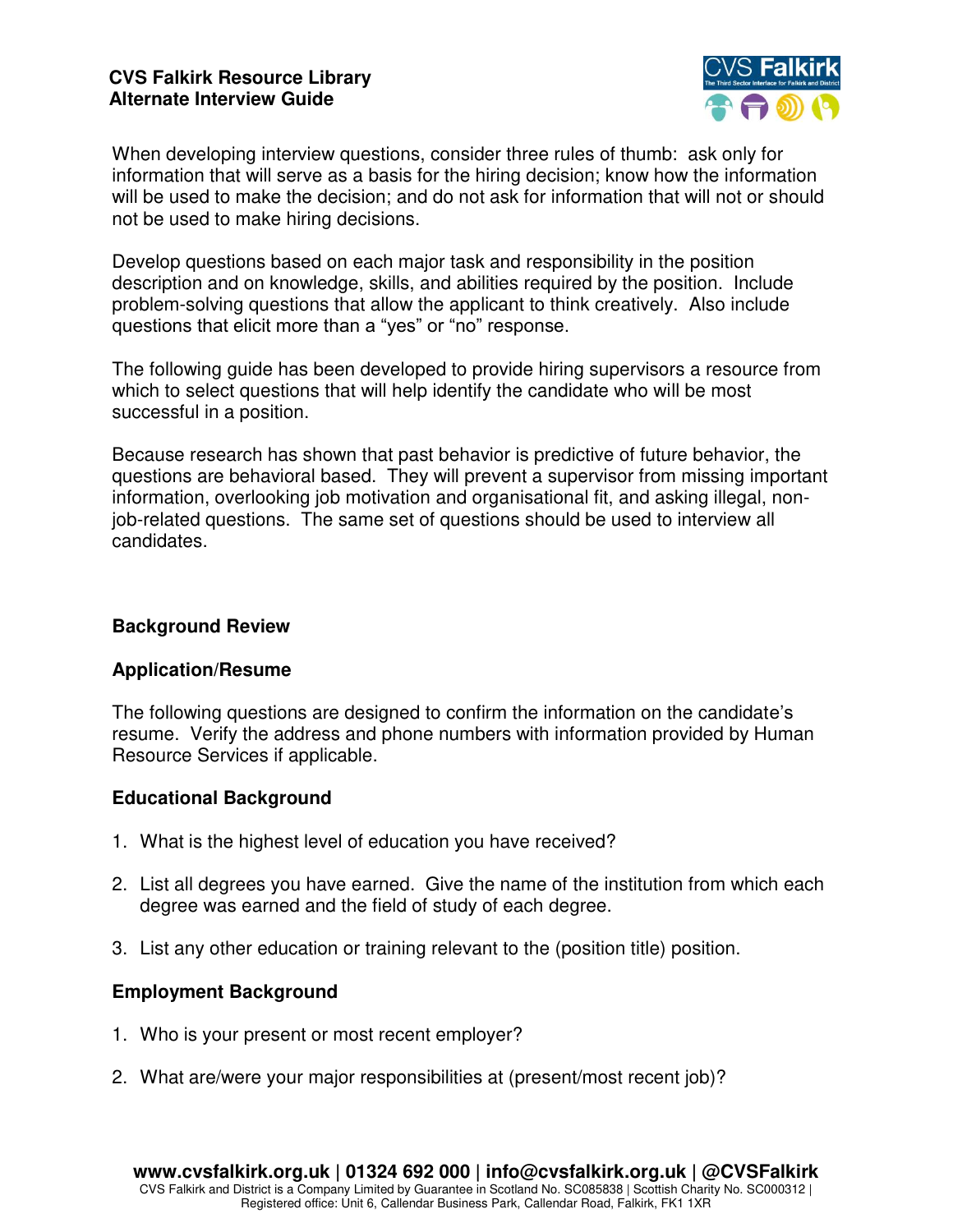

- 3. Discuss/determine skills and level of expertise related to (position title). (Insert specific questions).
- 4. Which skills have you acquired in your present or previous positions that make you competitive for this position?
- 5. What do/did you like best about that position? What do/did you like least?
- 6. Which accomplishments in your present position are you proud of and why?
- 7. Why are you planning to/did you leave that position?

### **Initiative**

Following is a list of sample questions designed to gather information about an individual's ability to identify tasks that need to be done without specifically being told to do them.

- 1. Have you found any ways to make your job easier or more rewarding?
- 2. What do you do differently from other people in the same position?
- 3. Have you ever recognized a problem before your boss or others in the organisation? How did you handle it?
- 4. What do you do in your job that is not covered in your job description?
- 5. We've all had occasions when we were working on something that just "slipped through the cracks." Can you give me some examples of when this happened to you? Cause? Result?
- 6. In your past experience, have you noticed any process or task that was being done unsafely (incorrectly)? How did you discover it or come to notice it?
- 7. Are you doing a good job? How do you know?
- 8. Give me some examples of doing more than required in your job?
- 9. Can you think of some projects or ideas (not necessarily your own) that were carried out successfully primarily because of your efforts?
- 10. What new ideas or suggestions have you come up with at work?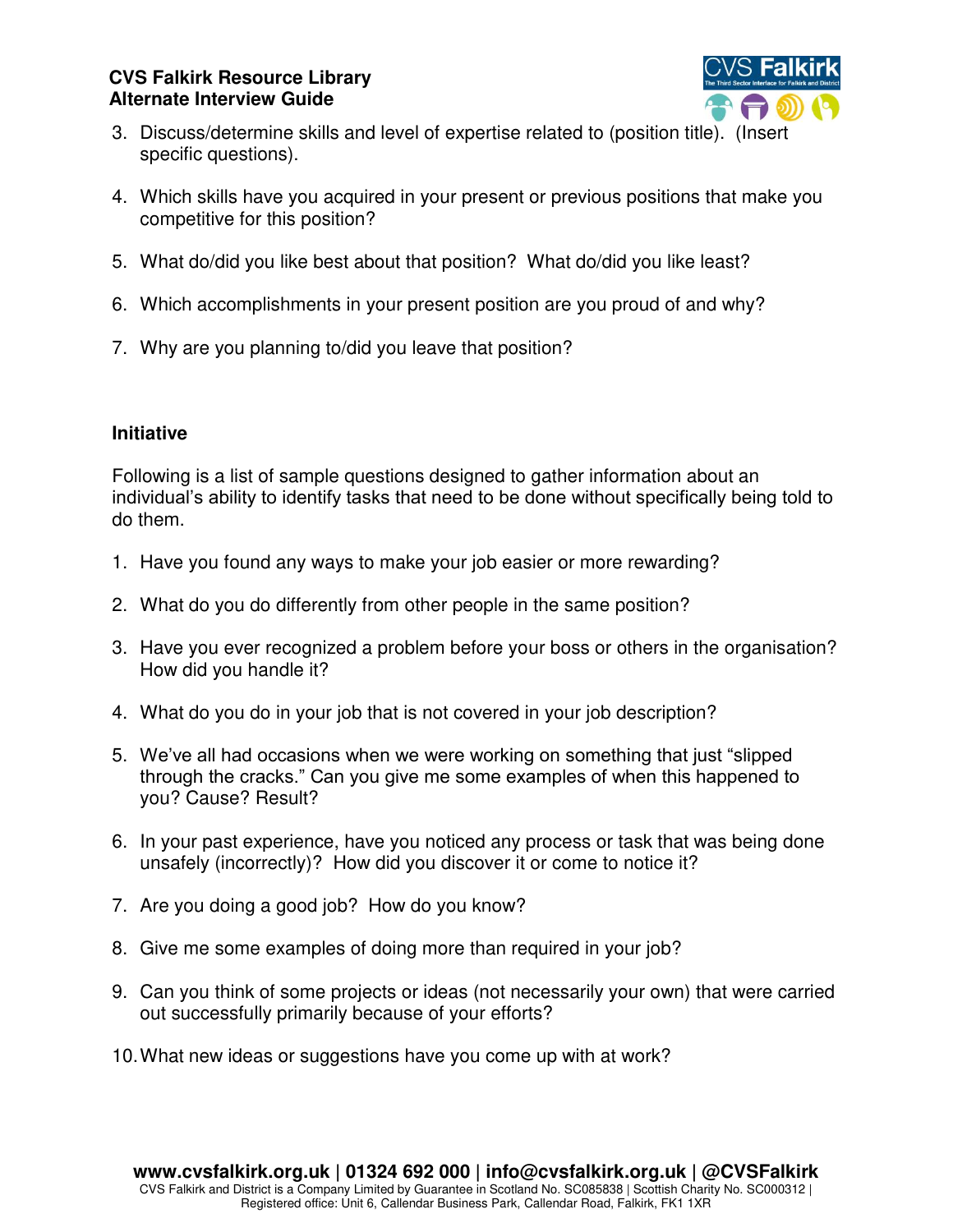

- 11. This job requires much time working alone. Tell me about a job or project where you worked unsupervised and were given only general guidelines for job/project completion.
- 12.Have you found any ways to make other employees' jobs easier or more rewarding?
- 13. What career accomplishments are you most proud of?
- 14. What did you do to change the aspects of your job that you dislike?

# **Planning and Organising**

Following is a list of questions designed to gather information relating to an individual's ability to schedule work and handle multiple tasks.

- 1. How do you organise your day?
- 2. How often is your time schedule upset by unforeseen circumstances? What do you do when that happens? Tell me about a specific time.
- 3. Describe a typical day ... a typical week. (Interviewer, listen for planning)
- 4. How do you establish priorities in scheduling your time? Give examples.
- 5. What is your procedure for keeping track of items requiring your attention?
- 6. What did you do to get ready for this interview?
- 7. We have all had times when we just could not get everything done on time. Tell me about a time that this happened to you. What did you do?
- 8. Tell me how you establish a course of action to accomplish specific long-and-short term goals.
- 9. Do you postpone things? What are good reasons to postpone things?
- 10. Give me some examples of projects or tasks where you postponed immediate action. Why?
- 11. How do you catch up on an accumulated backlog of work after a vacation or conference?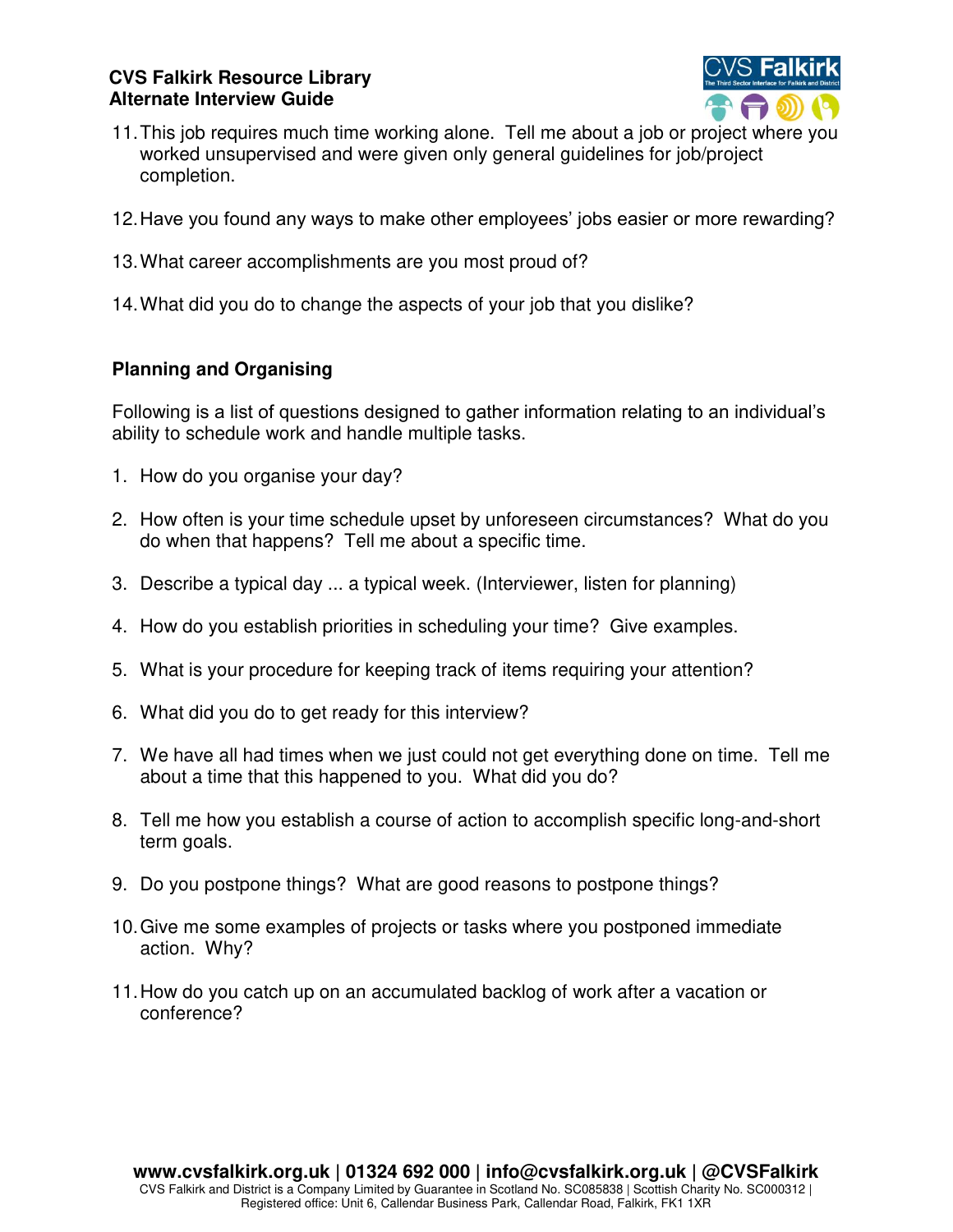

#### **Technical and/or Position Specific**

Following is a list of questions designed to gather information relating to an individual's past work experience, duties, and working conditions which are similar to those of the position for which the individual is being considered.

1. What training have you received in The State of the State of the State of the State of the State of the State of the State of the State of the State of the State of the State of the State of the State of the State of th

- 2. Describe how the process can best be performed. Have you discovered any shortcuts? How do they work?
- 3. Describe your experience with the following tools and equipment. (Interviewer, list job related tool).
- 4. Walk me through the procedures you would follow to  $\blacksquare$
- 5. What equipment have you been trained to operate? When/where did you receive that training?
- 6. What equipment did you operate in your job at  $\sim$
- 7. Describe your experience performing the following tasks. (Interviewer, list job related tasks).
- 8. What job experiences have you had that would help you in this position?
- 9. How do you follow the prescribed standards of safety when performing (task) \_\_\_\_\_\_\_\_\_\_\_\_\_\_\_\_\_?
- 10. Have you ever identified potential malfunctions of equipment? How did you discover the potential malfunction? What did you do to correct the problem?
- 11. Being a certainly requires a lot of technical knowledge. How did you go about getting it? How long did it take you?
- 12. Do you consider your technical abilities basic, intermediate, or advanced?
- 13. On a scale of one to ten, ten being you are a perfect technical match or this position, where would you rank yourself?
- 14. What would you add to or subtract from your technical background to make you more qualified for this position?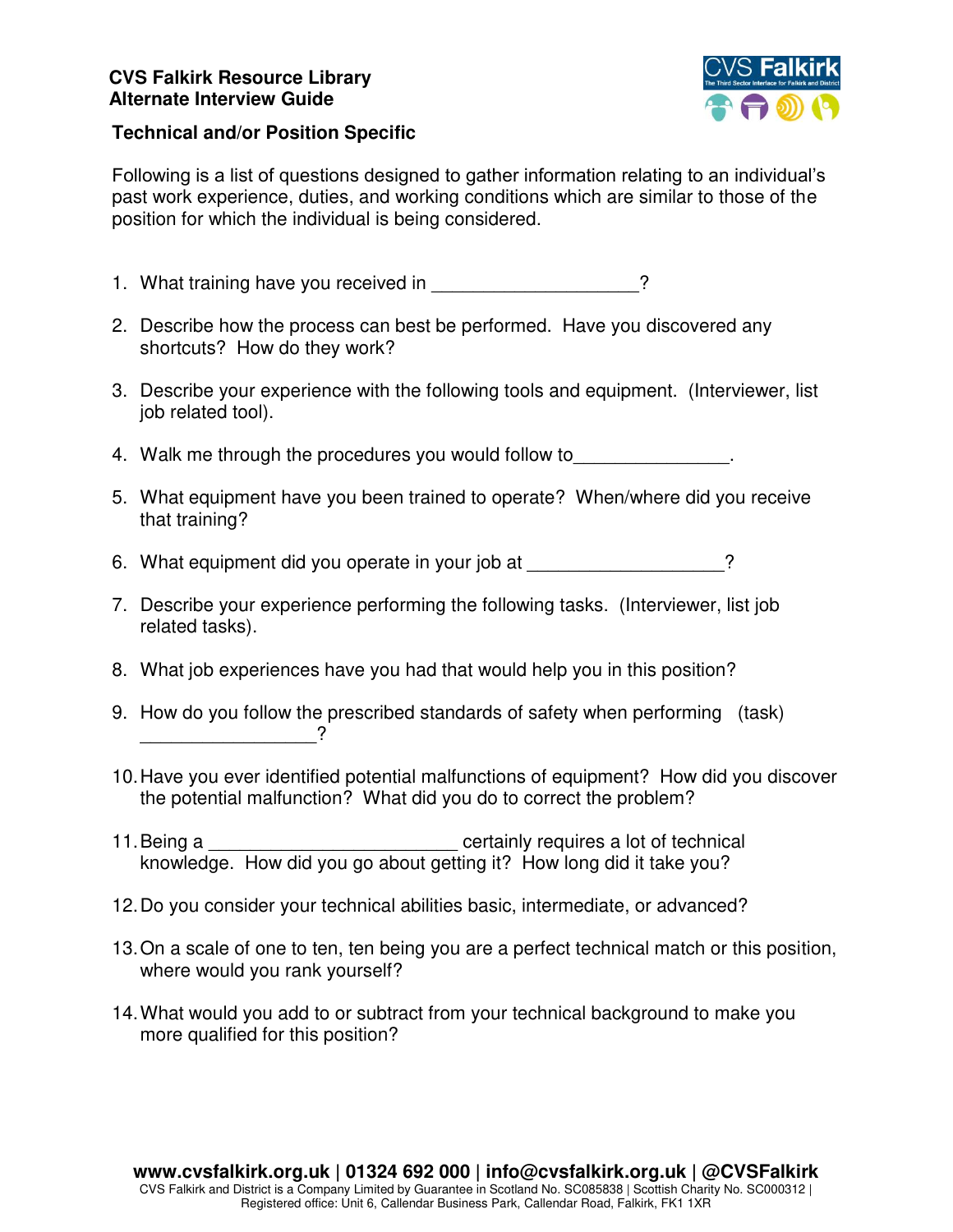

### **Work Standard**

Following is a list of questions designed to gather information relating to an individual's personal standard of performance.

- 1. What are your standards of success in your job? What have you done to meet these standards?
- 2. Bosses sometimes are not satisfied with the way we do certain things or complete certain projects. Can you give me some examples of when this happened to you?
- 3. What do you consider the most important contribution your department has made to this organisation? What was your role?
- 4. What factors, other than pay, do you consider most important in evaluating yourself or your success?
- 5. Everyone has to bend or break the rules sometime. Can you give me some examples of when you had to do this?
- 6. When judging the performance of others, what factors or characteristics are most important to you?
- 7. Describe the time you worked the hardest and felt the greatest sense of achievement.
- 8. Tell me about a time when you weren't very pleased with your work performance. Why were you upset with your performance? What did you do to turn around your performance?
- 9. We've all had to work with people who are very difficult to get along with. Give me an example of when this happened to you. Why was the person difficult? How did you handle the person? What was the result?
- 10. When have you declined a work-related decision? Why?

# **Teamwork**

Following is a list of questions designed to gather information relating to a person's ability to work and get along with others.

1. We've all had to work with someone who is very difficult to get along with. Give me an example of when this happened to you. Why was that person difficult? How did you handle that person?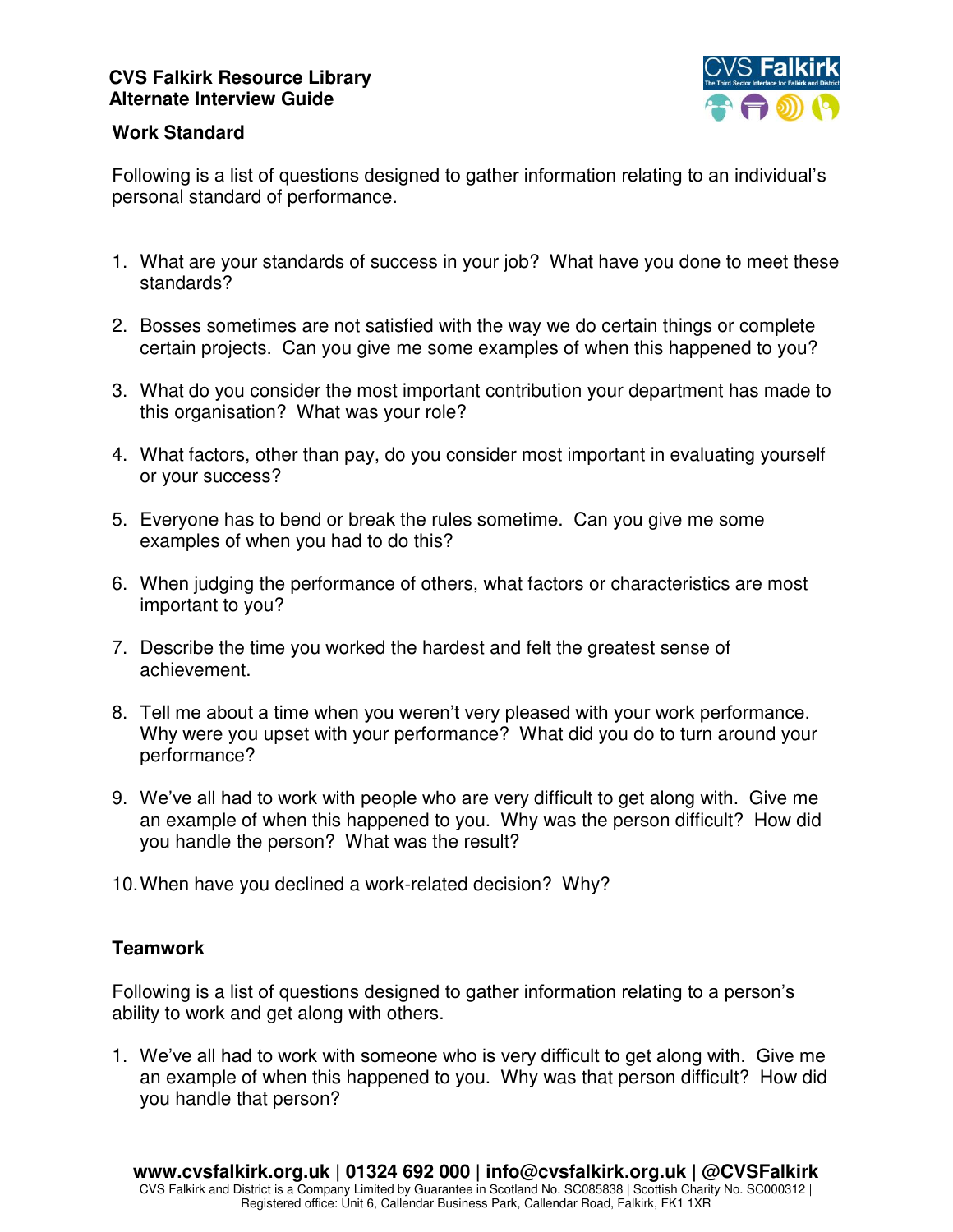

- 2. When dealing with individuals or groups, how do you determine when you are pushing too hard? How do you determine when you should back off? Give an example.
- 3. From time to time, all of us are confronted by someone who wastes our time at work. Tell me about some situations like that. What did you do?
- 4. How do you go about developing rapport (relationships) with individuals at work?
- 5. Give me some examples of when one of your ideas was opposed in a discussion. How did you react?
- 6. Describe a situation when you found yourself dealing with someone very sensitive. What happened?
- 7. Describe some situations when you wished you had acted differently with someone at work.
- 8. Tell me, specifically, what you have done to show you are a team player at
- 9. We all have ways of showing consideration for others. What are some things you've done to show concern or consideration for a co-worker?
- 10. When did you last lose your temper at work? Describe the reasons. What was the outcome?
- 11. How do you keep your employees informed with what is going on in the organization?
- 12. What methods do you use to keep informed with what is going on in your area?

# **Communication Skills**

\_\_\_\_\_\_\_\_\_\_\_\_\_\_.

Following is a list of sample questions designed to gather information relating to an individual's communication skills. This section also includes observations to be made during the interview.

Interviewer's Observations

A. Consider if the applicant is able to express himself/herself effectively and in a wellorganized manner.

B. Observe whether the applicant has good eye contact.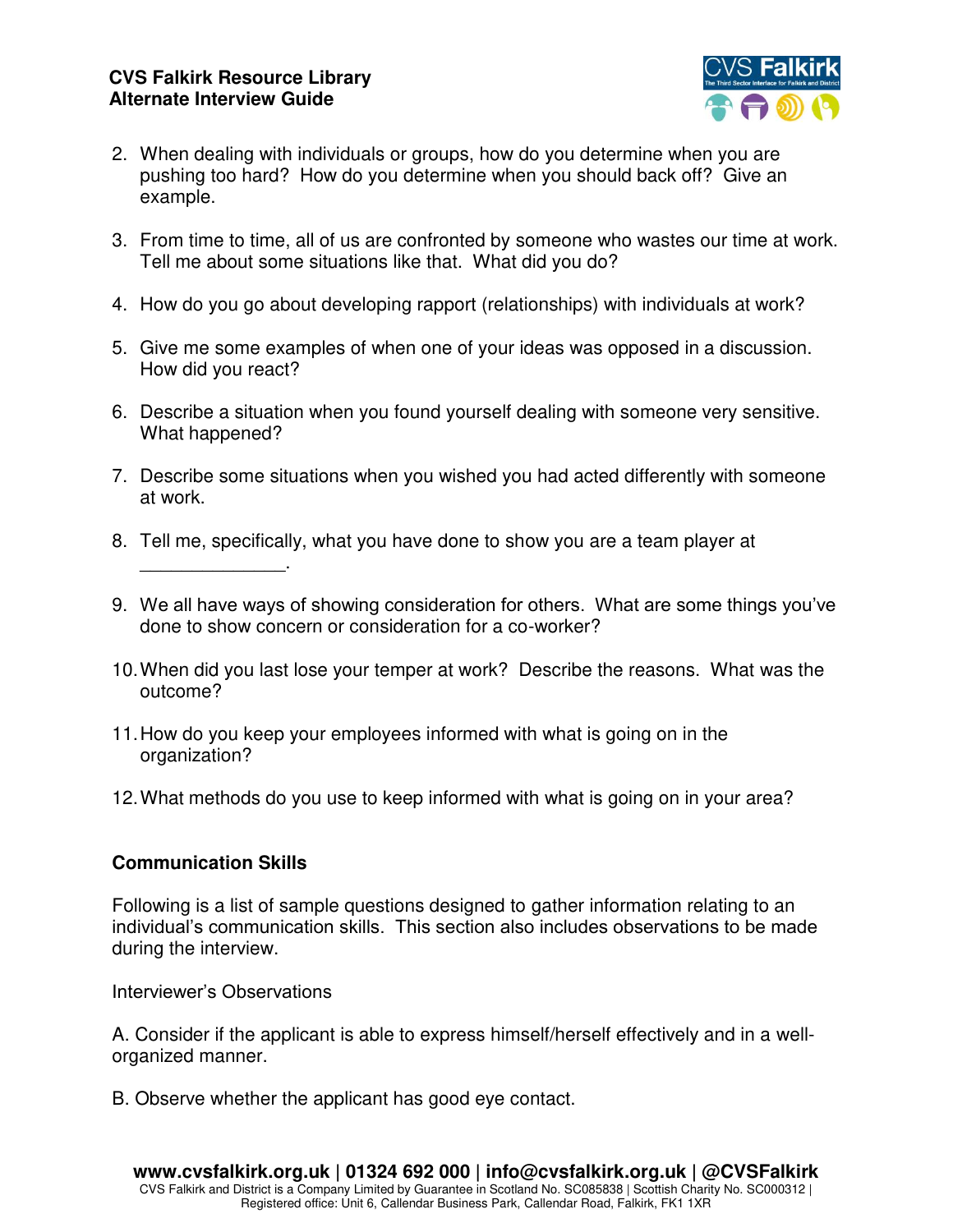

C. Consider whether the applicant's grammar, sentence structure, etc. are appropriate to the requirements of the position.

These questions should be customized to fit your position. Normally, only two or three questions would be used:

- 1. We've all had occasions when we misinterpreted something that someone told us (like a due date, complicated instructions, etc.) Give me a specific example of when this happened to you. What was the situation? Why was there a misinterpretation? What was the outcome?
- 2. What kind of reports/proposals have you written? Can you give me some examples?
- 3. Give an example of when you told someone to do something, and they did it wrong. What was the outcome?
- 4. What reports that you are currently preparing (or recently prepared) are the most challenging and why?
- 5. What kinds of presentations have you made? Can you give me some examples? How many presentations do you make a year?
- 6. Give me an example from your past working experience where you had to rely on information given to you verbally to get the job done.
- 7. What different approaches do you use in talking with different people? How do you know you are getting your point across?
- 8. What is the worst communication problem you have experienced? How did you handle it?

# **Leadership**

Following is a list of questions designed to gather information relating to an individual's utilisation of appropriate interpersonal styles and methods in guiding individuals or a group toward task accomplishment.

1. Tell me about a time you had to take a firm stand with a co-worker. What was the situation? What was difficult about the co-worker? What was the firm stand you had to take?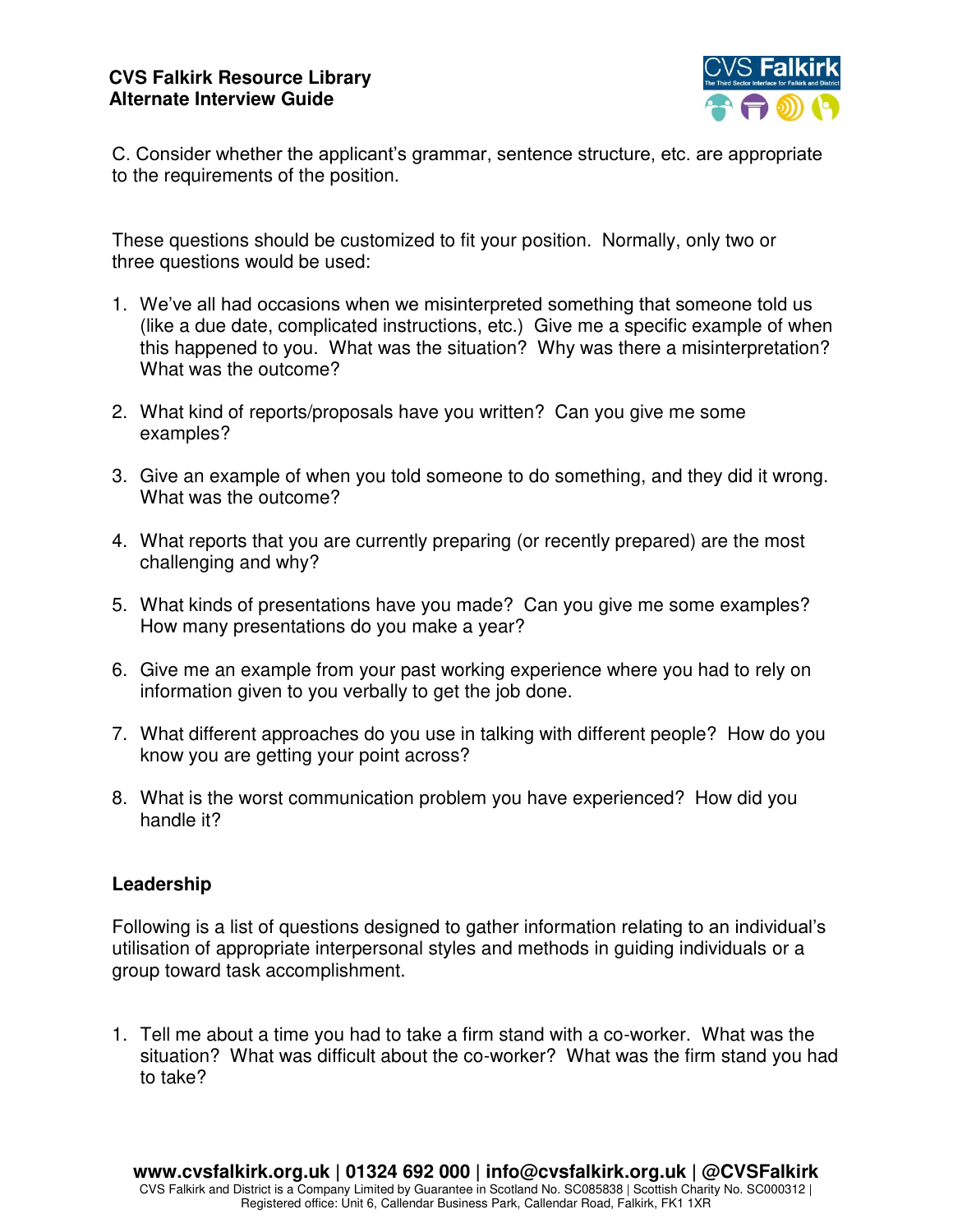

- 2. Describe how you instruct someone to do something new. What were you training them to do? Walk me through how you did it.
- 3. Tell me about a time you had to win approval from your co-workers for a new idea or plan of action.
- 4. Tell me about a new idea or way of doing something that you came up with which was agreed to by the boss. What did you do to get it to the right person? What did you do to get the boss to agree? Be specific.
- 5. Describe any supervisory or leadership training, schooling, or work experience you have had and its relevance to this position.
- 6. Give a specific example of something you have done that demonstrates you are a team player.
- 7. What leadership skills and experience do you have that would qualify you as an effective leader? Be specific.
- 8. What are your long-and-short term plans for your department? Are they in writing?

### **Job Motivation**

Following is a list of questions designed to help identify an applicant's motivation to do the type of work the position requires. The intent is not to see if they had good motivation/satisfaction in their previous jobs, but to see if the types of things they enjoy doing will be available in this position. For example, if a person said he enjoyed his last job because he liked to work outside and with people doing different things all of the time, a desk job in accounting would probably not provide high satisfaction.

| 1. What do you like best (least) about your job as a                                     |           |
|------------------------------------------------------------------------------------------|-----------|
| 2. What were/are your reasons for leaving                                                |           |
| 3. Give me some examples of experience in your job at<br>satisfying? Dissatisfying? Why? | that were |
| 4. What gave you the greatest feeling of achievement in your job at<br>Why?              | 2         |

5. Give me an example of when you worked the hardest and felt the greatest sense of achievement.